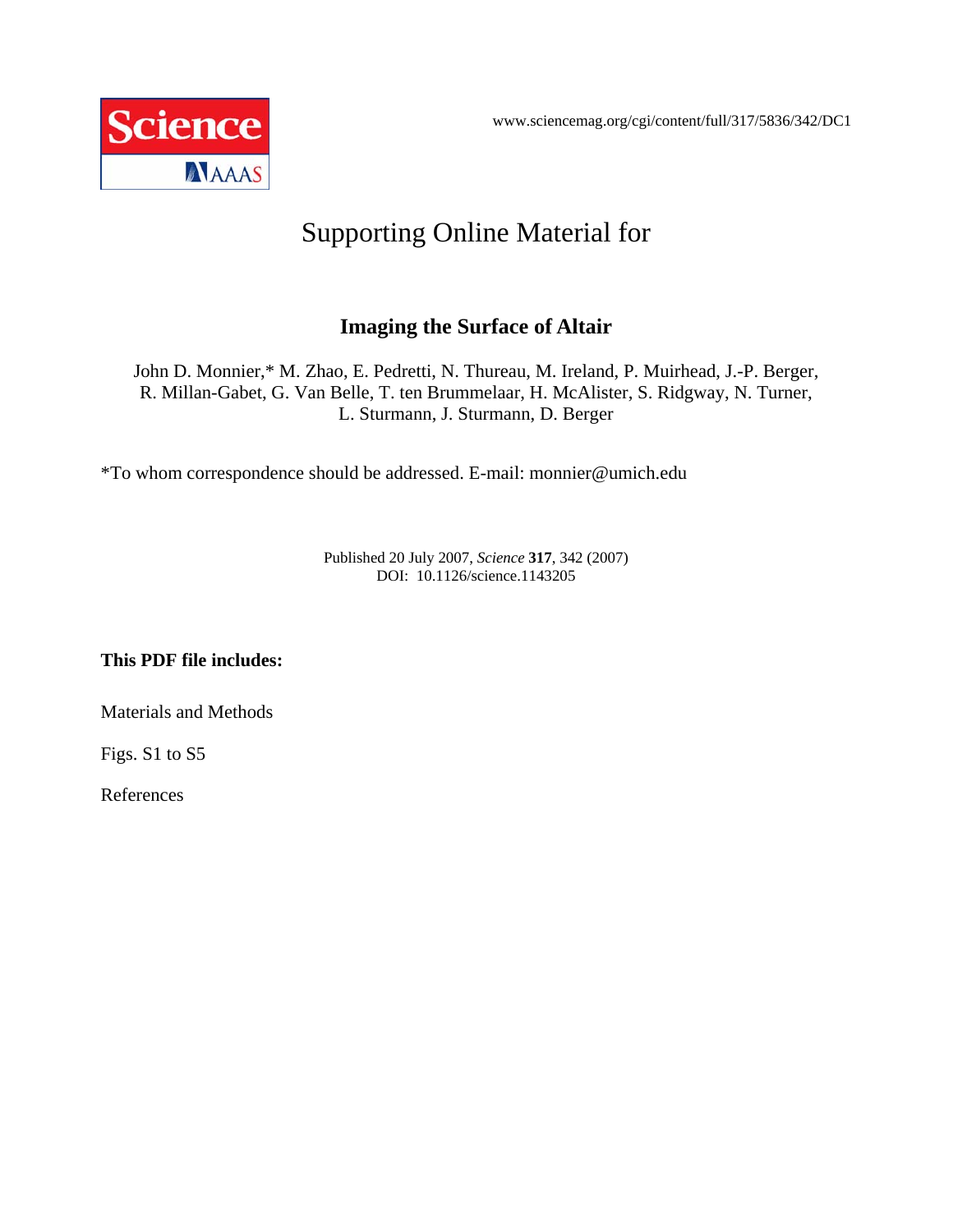## **Supplemental Online Materials**

The Michigan Infrared Combiner (MIRC) is a new instrument on the Georgia State University CHARA interferometric array; MIRC and the CHARA Array have both been described in detail (*S1, S2*) and MIRC commissioning results have already been presented (*S3*). Here in the supplemental online materials, we present validation studies of our data pipeline and image reconstruction methods.

MIRC is an image plane combiner which currently combines light from four CHARA telescopes simultaneously. The four CHARA beams are filtered by single-mode fibers and the beams are rearranged into a 1-dimensional non-redundant pattern and brought to a focus. These overlapping beams create six interference fringes, each with a unique spatial frequency. The pattern is then focused by a cylindrical lens into a "line" of fringes which are subsequently dispersed by a simple spectrograph with spectral resolution  $\Delta\lambda \sim 0.035 \mu$ m. Fast readout of the Rockwell PICNIC camera (frame time 5.5 ms) effectively freezes the atmosphere under most seeing conditions in the infrared. In this way, MIRC can measure 6 visibilities, 4 closure phases, and 4 triple amplitudes simultaneously over 8 spectral channels spanning the astronomical Hband ( $\lambda = 1.50 - 1.74 \mu m$ ).

Here we briefly outline the MIRC data analysis method. After background subtraction, the fringe patterns are analyzed by taking the Fourier transform. From this intermediate data, the fringe phases and amplitudes can be combined to form the triple product, often expressed as complex number that can be coherently averaged (the angle argument is the closure phase) (*S4*). The power spectra are also accumulated for visibility-squared estimation. Bias in the power spectrum is subtracted using a combination of "foreground" observations (data taken with halted delay lines) and measurements using high spatial frequencies immune to contamination by true fringe power.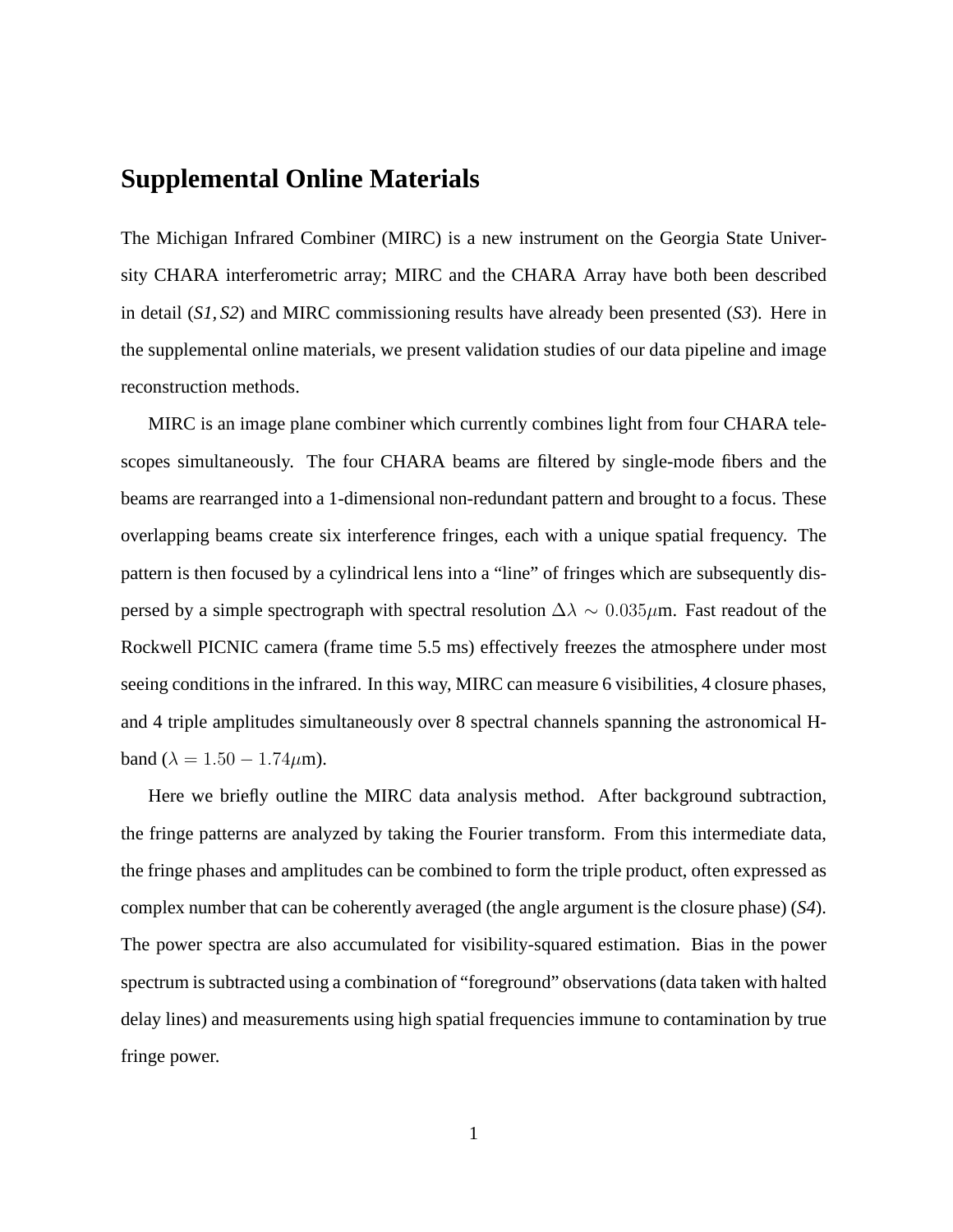The above procedures result in tabulations of uncalibrated squared-visibilities and (complex) triple amplitudes. In order to calibrate the amplitudes of these quantities, we must estimate how much light is injected into the fibers during fringe measurements. We use spinning choppers to partially obscure each input pupil during fringe acquisition, chopping each beam at a unique frequency (25 Hz, 30 Hz, 35 Hz, 40 Hz). Since fringes are spatially-modulated, we can use the temporally-chopped intensities to obtain an estimate of the fiber coupling efficiencies simultaneous with fringe measurements.

At this stage in the analysis, individual data files have been calibrated but no estimates of the system visibilities have been made. Since we have a single-mode fiber system, the system visibilities are highly stable, however the image-plane combiner is susceptible to temporal decoherence since the 5.5 ms exposure time is not short enough to completely freeze turbulence. We track these and any other changes in system visibility by observing calibrator objects with known sizes, in this case  $\gamma$  Lyr and  $\upsilon$  Peg with estimated uniform disk diameters of  $0.74 \pm 0.10$  mas (S5) and  $1.05 \pm 0.05$  mas (MIRC/CHARA) respectively. While uncertainties in calibrator diameters are often the dominant error for long baseline interferometers like the CHARA Array, such errors are generally not important for Altair which is unusually highlyresolved – our dominant errors are from imprecise calibration of mean fiber coupling and fast changes in atmospheric coherence time.

In order to validate our pipeline and imaging procedures, we carried out observations of the binary  $\iota$  Peg. This binary is well-suited for calibration, having been observed by IOTA, NPOI, PTI, and MIRC/CHARA. Using  $\iota$  Peg we have calibrated our "closure phase sign" which removes the 180° ambiguity in imaging. Furthermore, we have confirmed our wavelength calibration at the 0.3% level through comparison with previously published and new PTI measurements (*S6*). The top panels of Figure S1 show the snapshot Fourier coverage of our  $\iota$  Peg observations from UT2006Sep02 as well as our calibrated visibility-squared data compared to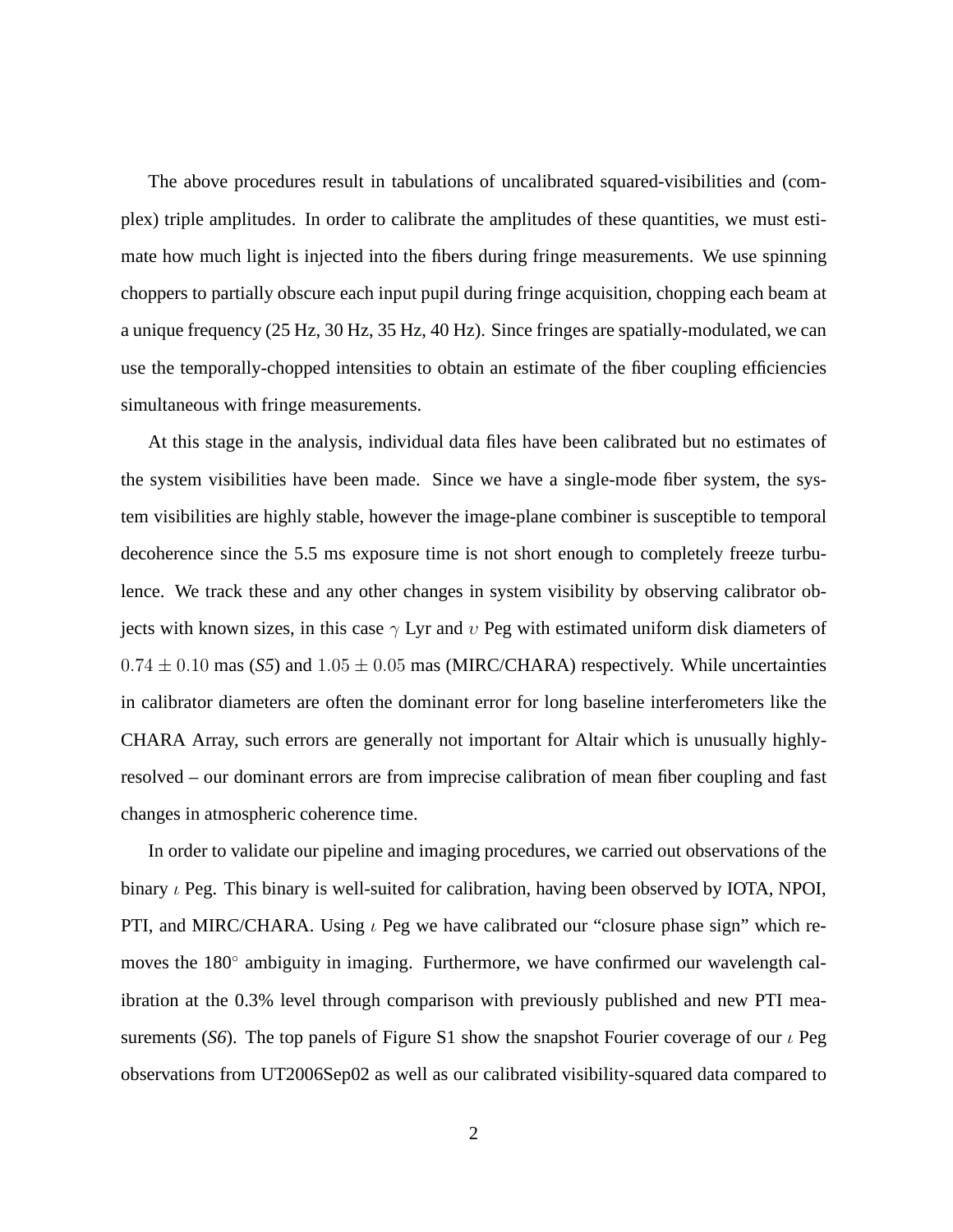the binary model fit.

 $\iota$  Peg represented a suitable target for validation of the MACIM imaging algorithm (*S7*) as well. The bottom panels of Figure S1 show the MACIM image reconstruction of the  $\iota$  Peg binary along with the best-fit binary model; these results are consistent with the prediction from the orbit (*S6*). The MACIM image is in excellent agreement with the model, including the size determinations of the two stars. We also show the imaging results using the CLEAN algorithm (*S8*) with self-calibration. A detailed analysis of  $\iota$  Peg will follow in a subsequent paper.

Since imaging with optical interferometry is still novel, we present here the calculated interferometric observables from our MACIM/MEM image presented in Figure 2 of the mainn report. Figures S2-4 contain all the individual data points used in this Report and they are compared with the imaging results. As found in other studies (*S3, S9*), the closure phase quantities are particularly robust and precise, showing none of the calibration difficulties typically encountered for measurements of visibility amplitudes. The calibrated data for Altair, stored in the Optical Interferometry data exchange format (OI-FITS) (*S10*), are available from the authors.

The final topic to discuss is the special imaging procedure for Altair. Firstly, we emphasize that use of MEM for interferometric imaging is standard practice (*S11, S12*) and the specific program MACIM (*S7*) has been validated on other test data (*S13*). Hence, we will not explain the fundamentals of interferometric imaging here or why specialized software is required for optical interferometers (*S10*), but rather refer the reader to the extensive literature (*S9,S14–S17*).

For imaging, we treated each wavelength channel as providing a distinct set of  $(u, v)$  plane coverage, ignoring any wavelength-dependence of the image itself – this procedure is sometimes referred to as wavelength-super-synthesis. This assumption is well-justified for infrared intensities of hot stars since the relative intensities across the photosphere for the Altair model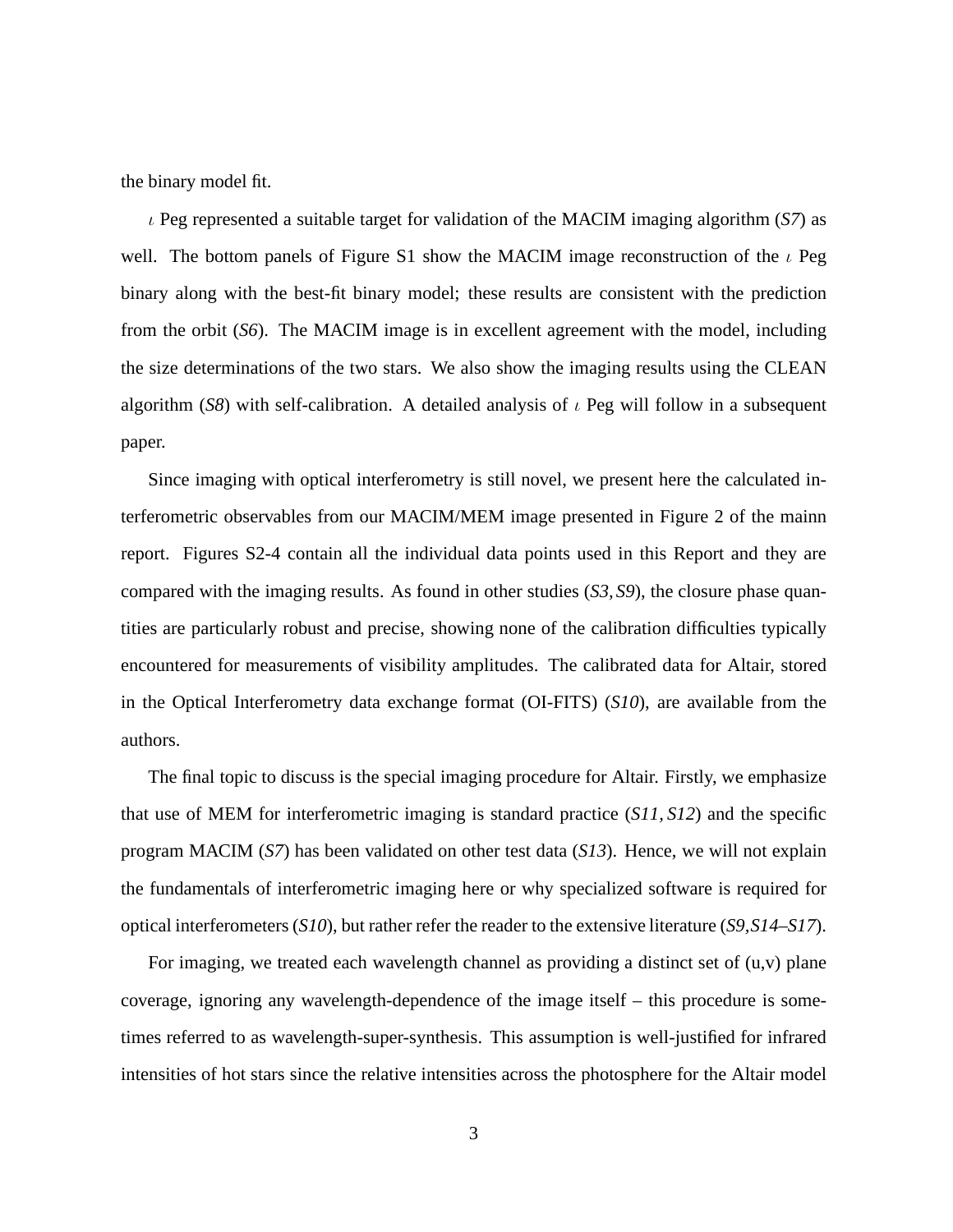are nearly identical at  $1.5\mu$ m,  $1.65\mu$ m, and  $1.8\mu$ m, showing relative distortions of <0.5%. This level of inaccuraciy is much less than our observed temperature reconstruction errors of 4%. Note that our von Zeipel modeling code did treat this wavelength-dependence better by splitting the H band into 4-different sub-bands for fitting to the wavelength-dependent visibility and closure phases data.

The main difficulty in imaging the surface of a star is that the photospheric emission is expected to show a sharp fall-off at the limb. In terms of Fourier modes, this sharp cutoff is encoded in very long baseline visibilities which can not be observed. This in combination with the MEM procedure causes extensive "spreading out" in a reconstructed image, with more spreading happening where we lack the longest baseline data. From this perspective, we identify contradictory goals for the imaging procedure – smooth out the image as much as possible except right at the edge where we expect the sharp cutoff in emission. This problem is similar to that encountered by others (*S18*) attempting to image diffuse circumstellar material surrounding an unresolved point source. In the latter case, the imaging procedure was stabilized by using a point-source model as an "image prior" to the MEM procedure, based on a priori knowledge of the target under scrutiny.

For the imaging reported here, we used a uniform ellipse as a prior to the MACIM/MEM imaging. For the given elliptical prior, we ran the MACIM/MEM algorithm and found the image with maximum entropy fitting the data with a  $\chi^2_{\nu} \sim 1$ . This procedure was robust – the MEM prior naturally limited the flux inside the elliptical boundary while the Maximum Entropy maximization tended to spread out the flux as much as possible consistent with the data itself.

The main complication in applying the above procedure is that we do not know *a priori* which ellipse to choose for our MEM prior. One could use the uniform ellipse derived from short baseline data, e.g., from the PTI data of Van Belle et al. (*S19*); however, one realizes that this is not optimum since the best-fit uniform ellipse underestimates the actually photospheric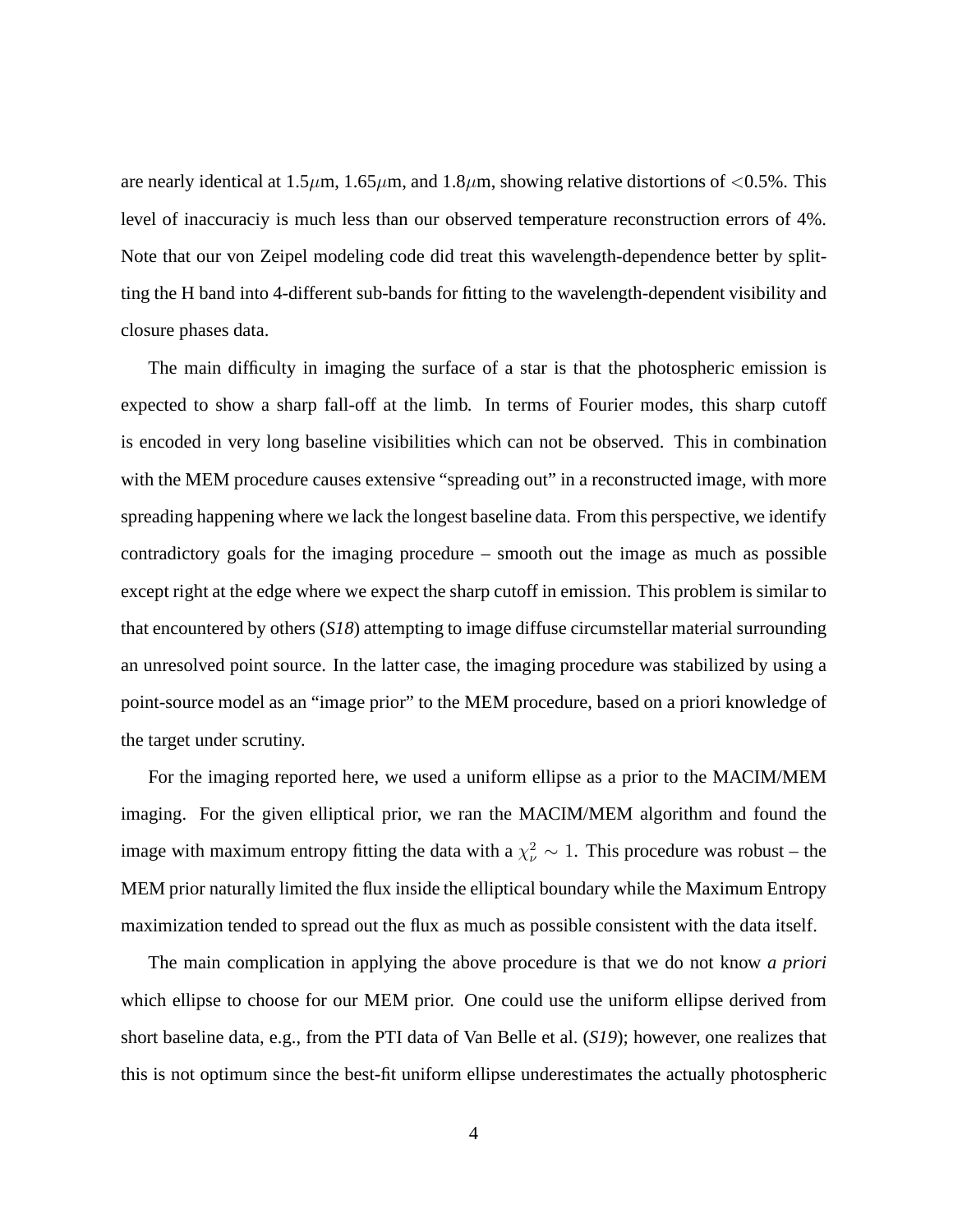boundary of an oblate star with gravity darkening (in the case of Altair by ∼5%). In order to keep our imaging procedure general and avoid a bias through our choice of one specific elliptical prior, we carried out MACIM/MEM imaging on a grid of 500 different uniform ellipses spanning a range of possible sizes, elongations, and position angles. As expected, the "entropy" of the final image varied depending on the prior we adopted and it was a simple matter to find the global Maximum Entropy image from the ensemble.

As a final check on our calibration consistency, we carried out the above imaging procedures on the MIRC/CHARA data split by observing night. Figure S5 shows the final MACIM/MEM images for the two nights separately. Based on the variation between the two independent images, we estimate the photometric uncertainty in the final reconstruction to correspond to  $\pm$ 4% in intensity across the photosphere (with a worst case  $\pm$ 10% – near the limb of the star). The high degree of similarity gives us confidence that the final image reconstruction is not corrupted by night-to-night calibration errors.

Lastly, we comment on some confusion in the literature. Unfortunately the first published results on Altair (*S19*) inadvertently had the (u,v) coordinates switched. This mistake was compounded in the next paper on Altair, Ohishi et al. (*S20*) from NPOI, which also made a coordinate mistake. These errors were noticed by Domiciano de Souza (*S21*) who attempted a correction in order to combine all the data together in a self-consistent way (although this was not mentioned in the paper itself). Most recently, Peterson et al. (*S22*) re-analyzed the original NPOI data, correcting the UV coordinate mistakes and pointing out the original PTI errors. However, this paper appears to have gotten the closure phase calibration incorrect – causing a 180<sup>°</sup> rotation in their published synthetic model images. In most cases, these errors affected only the inferred viewing orientation of Altair, thus they did not impact the astrophysical interpretation of the Altair data.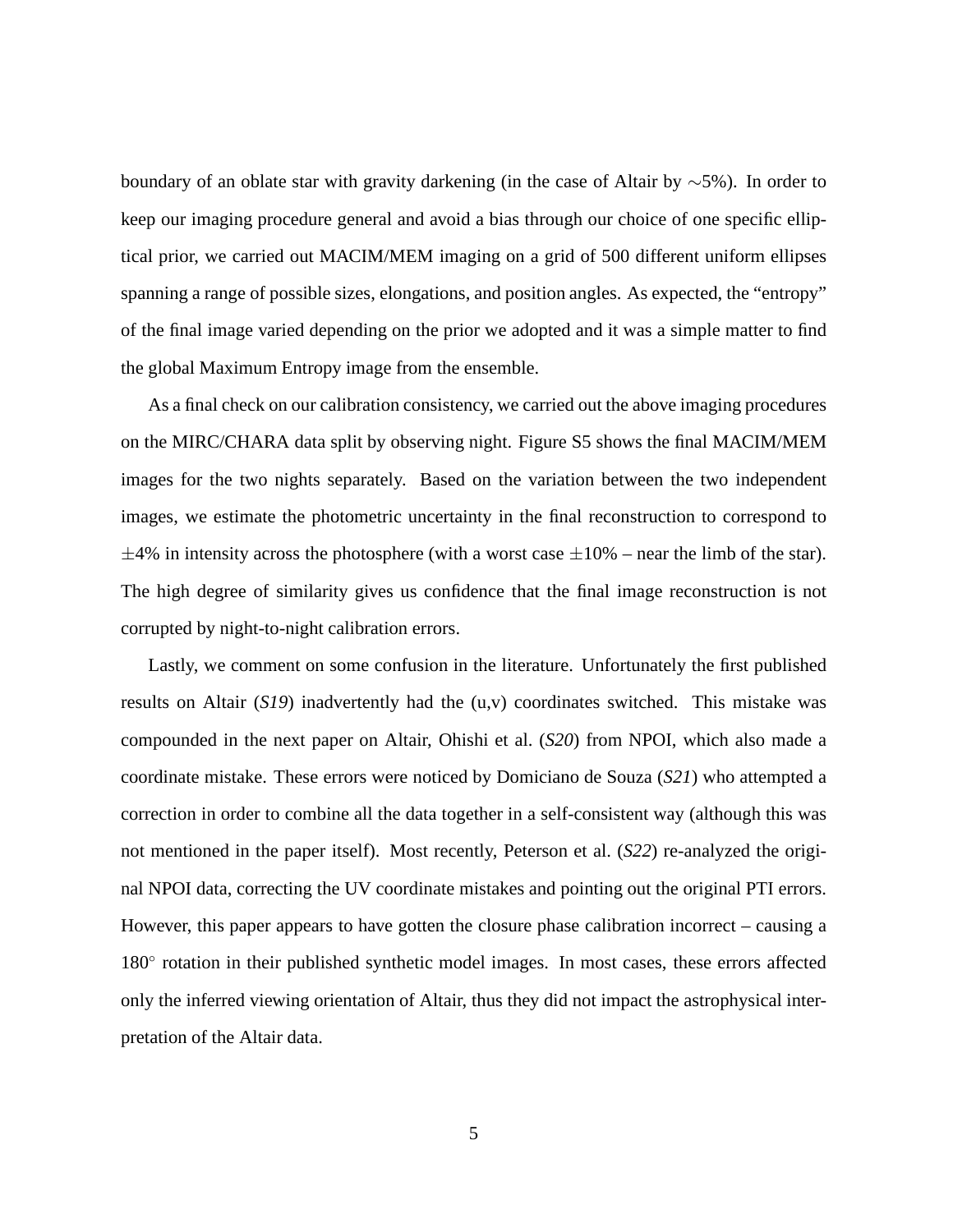

Figure S1: These four panels validate the MIRC/CHARA pipeline and the MACIM image reconstruction software. The top left panel shows the snapshot 4-telescope Fourier coverage for an observation of the calibration binary ι Peg on UT 2006 Sep 02. The top right panel shows the calibrated squared-visibility data along with the best-fit binary model (representative errors are shown only for long-wavelength channel for clarity). The bottom panels show a comparison of the image reconstructions using the MACIM and CLEAN algorithms with the best-fit binary model (circles offset 2 mas to the east).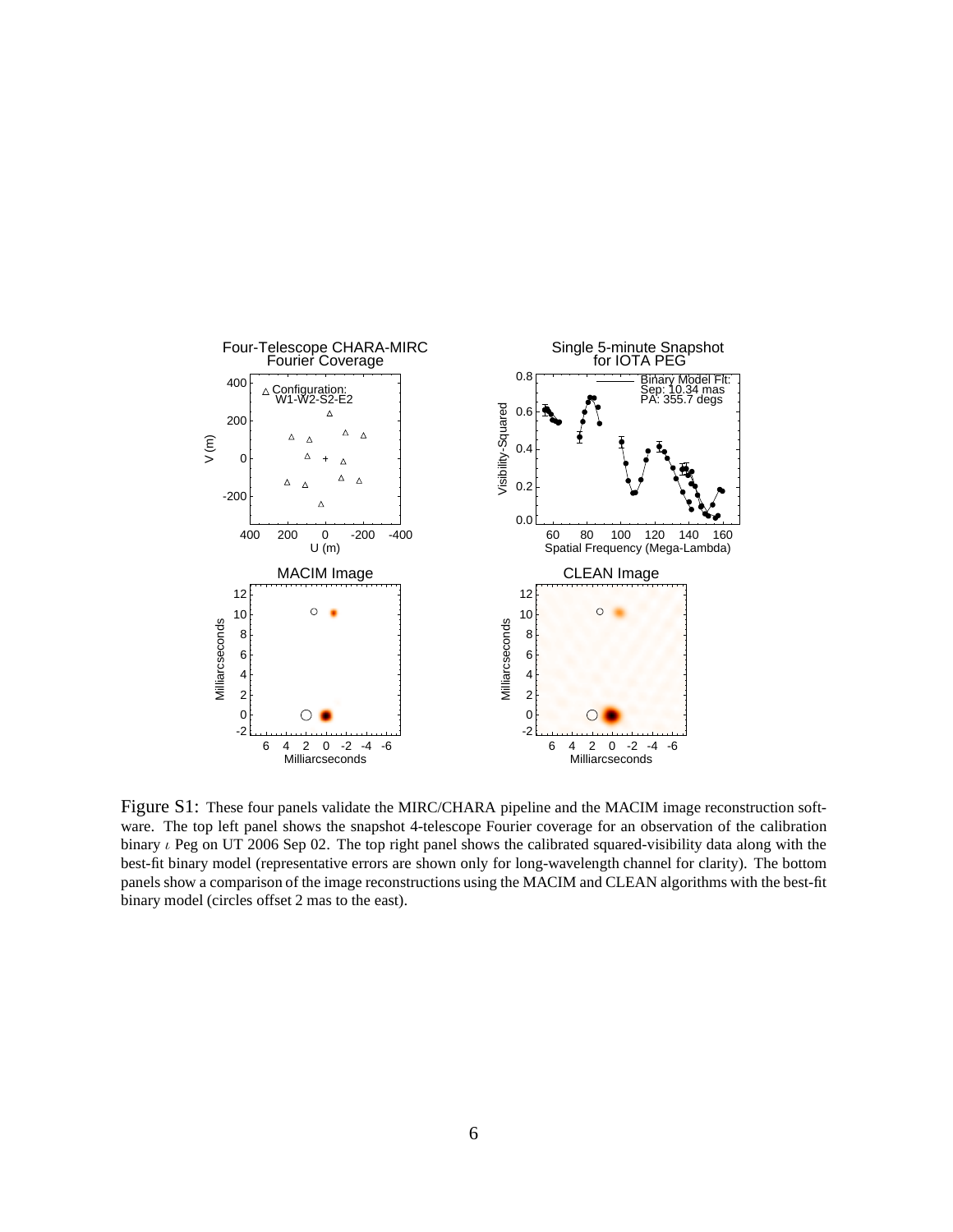

Figure S2: This figure shows the squared-visibilities (with errors) observed for Altair along with the calculated values from the MACIM/MEM image (line with crosses) presented in left panel of Figure 2. Each column is a different observing time while each row represents a different baseline. Inside each panel, the x-axis shows the wavelength of the spectrometer channels. Note that the visibility nulls shown above for baselines S2-W1 and S2-E2 are *second nulls* while the visibilities in E2-W2 and E2-W1 baselines are slightly before the first null.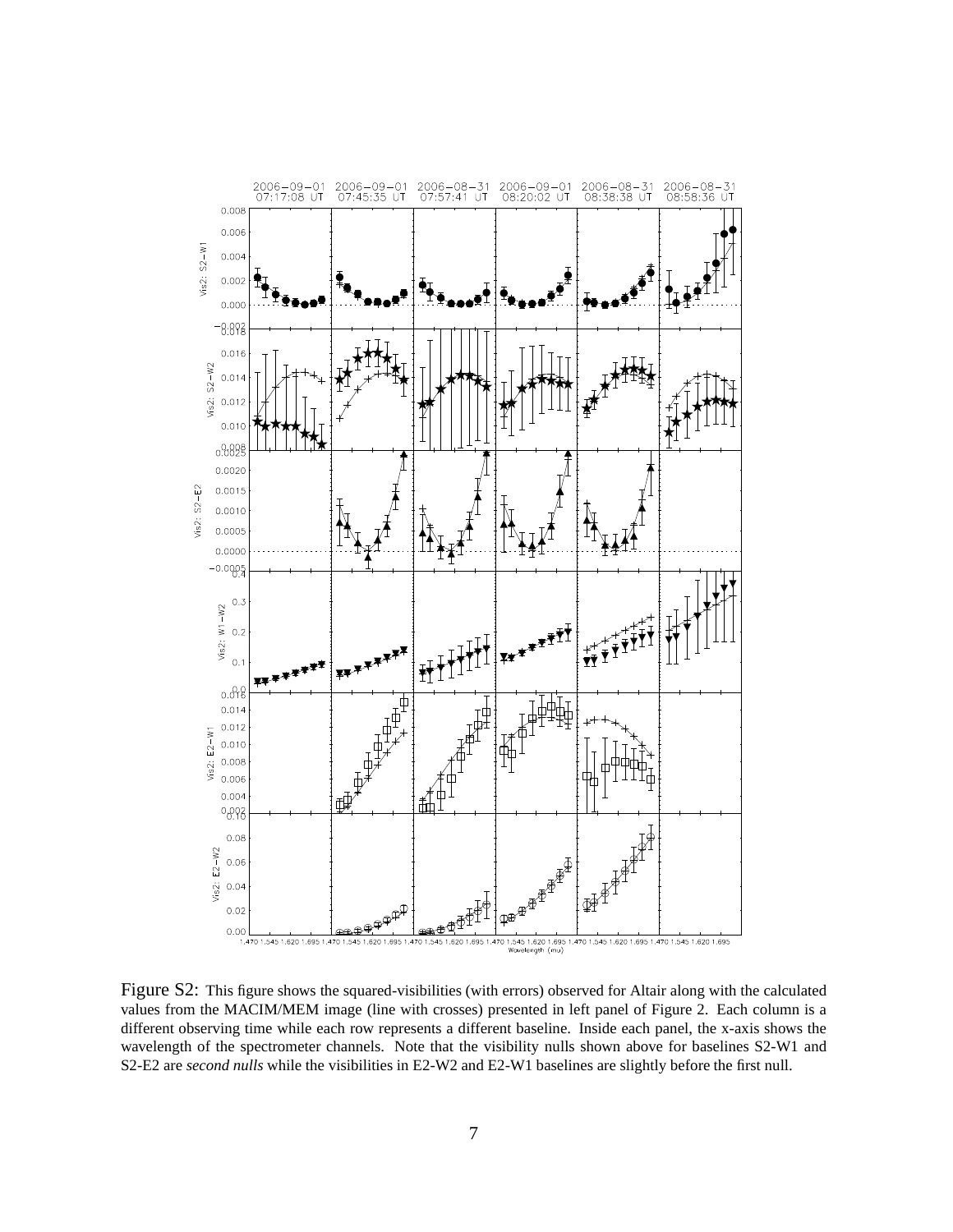

Figure S3: All closure phase measurements are shown for the Altair observations along with results from MACIM/MEM image (line with crosses). Note that the closure phase has a 360° phase ambiguity, thus a phase of +180◦ and -180◦ are identical in the panels above. The columns are different times and the rows represent different closure triangles.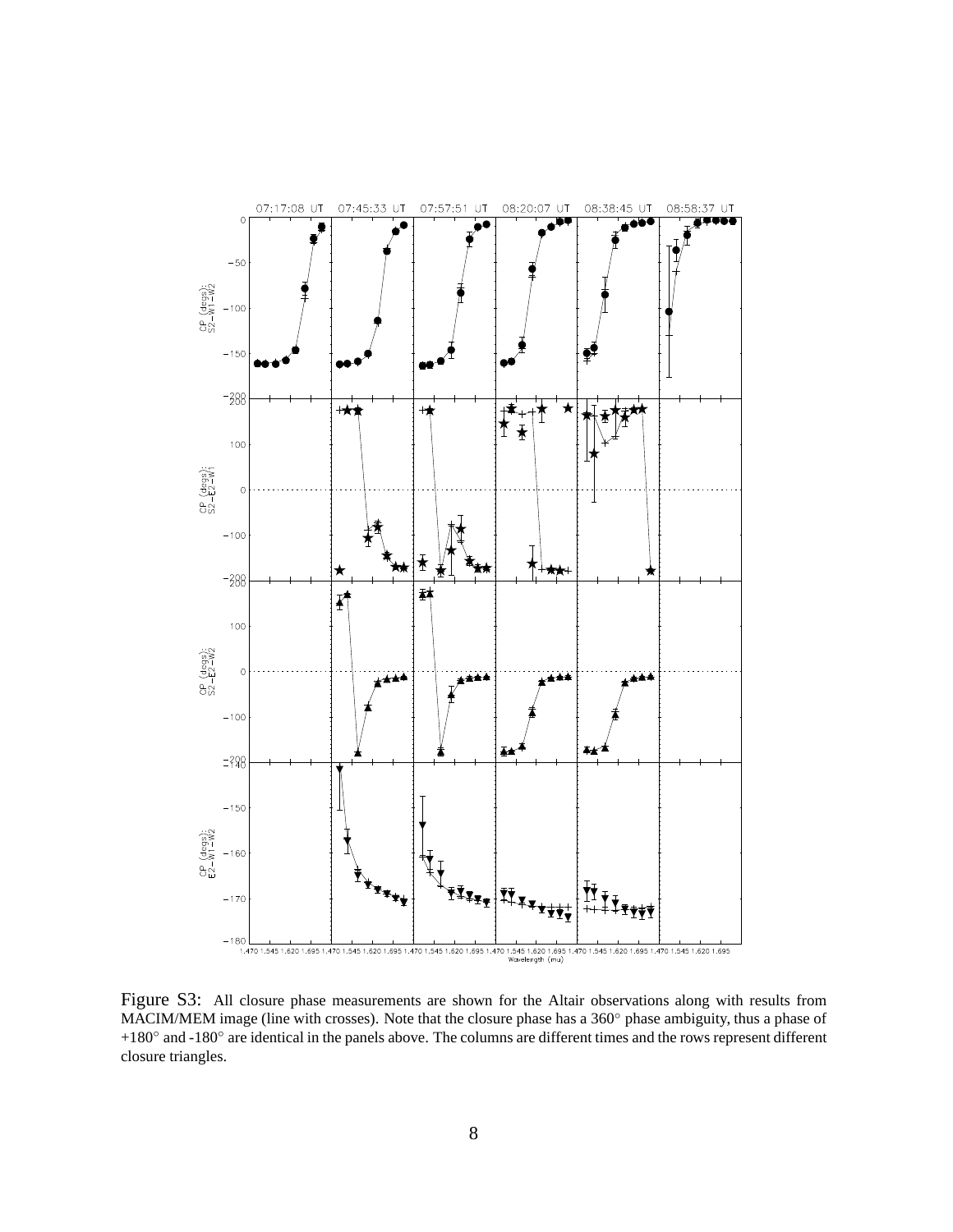

Figure S4: All triple amplitude measurements are shown for the Altair observations along with results from MACIM/MEM image (line with crosses). The columns are different times and the rows represent different closure triangles.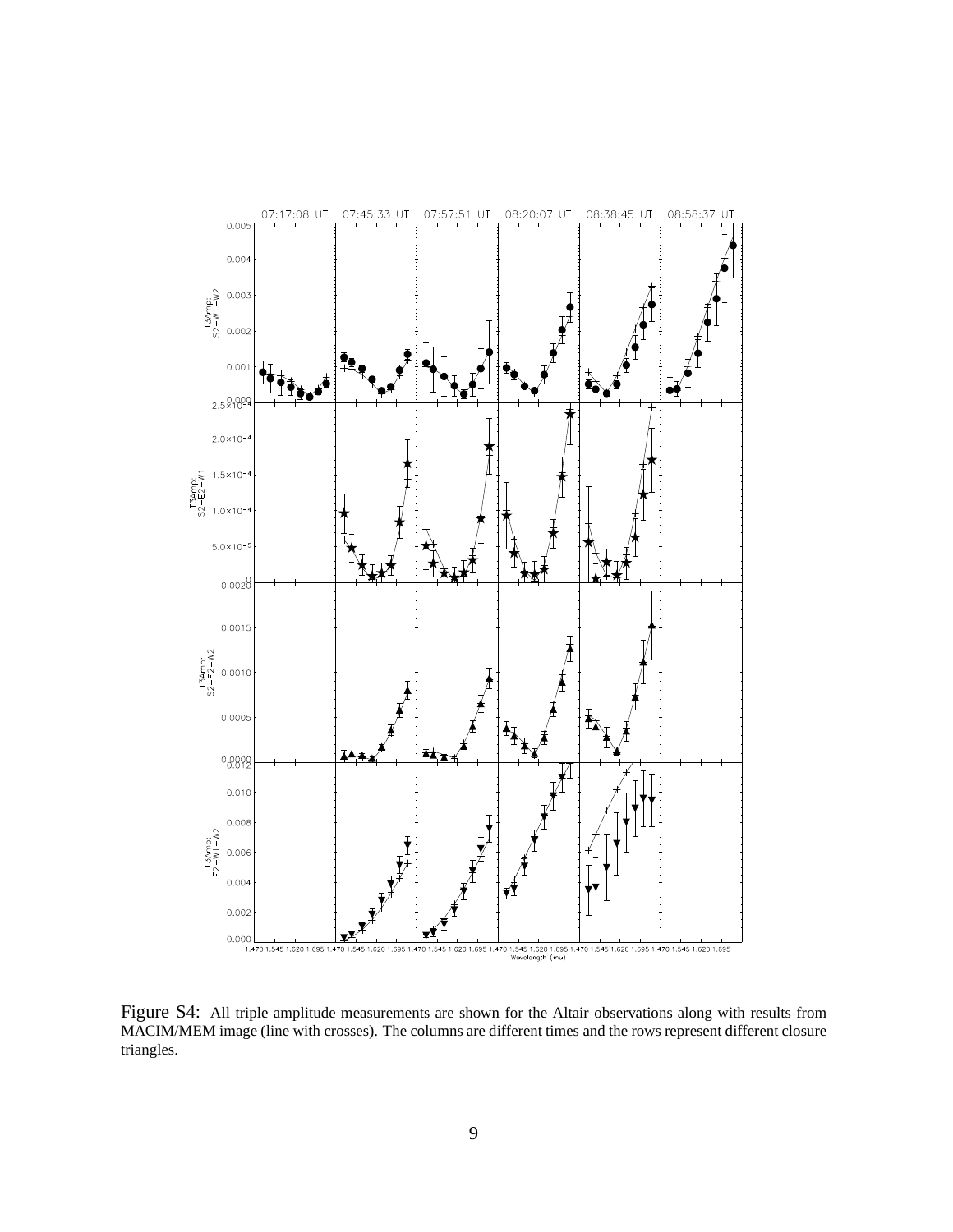

Figure S5: Similar to Figure 2 of main Report, except here we compare imaging results from two independent data sets. These image reconstructions agree at the 4% level rms, with maximum deviations of 10% near the limb.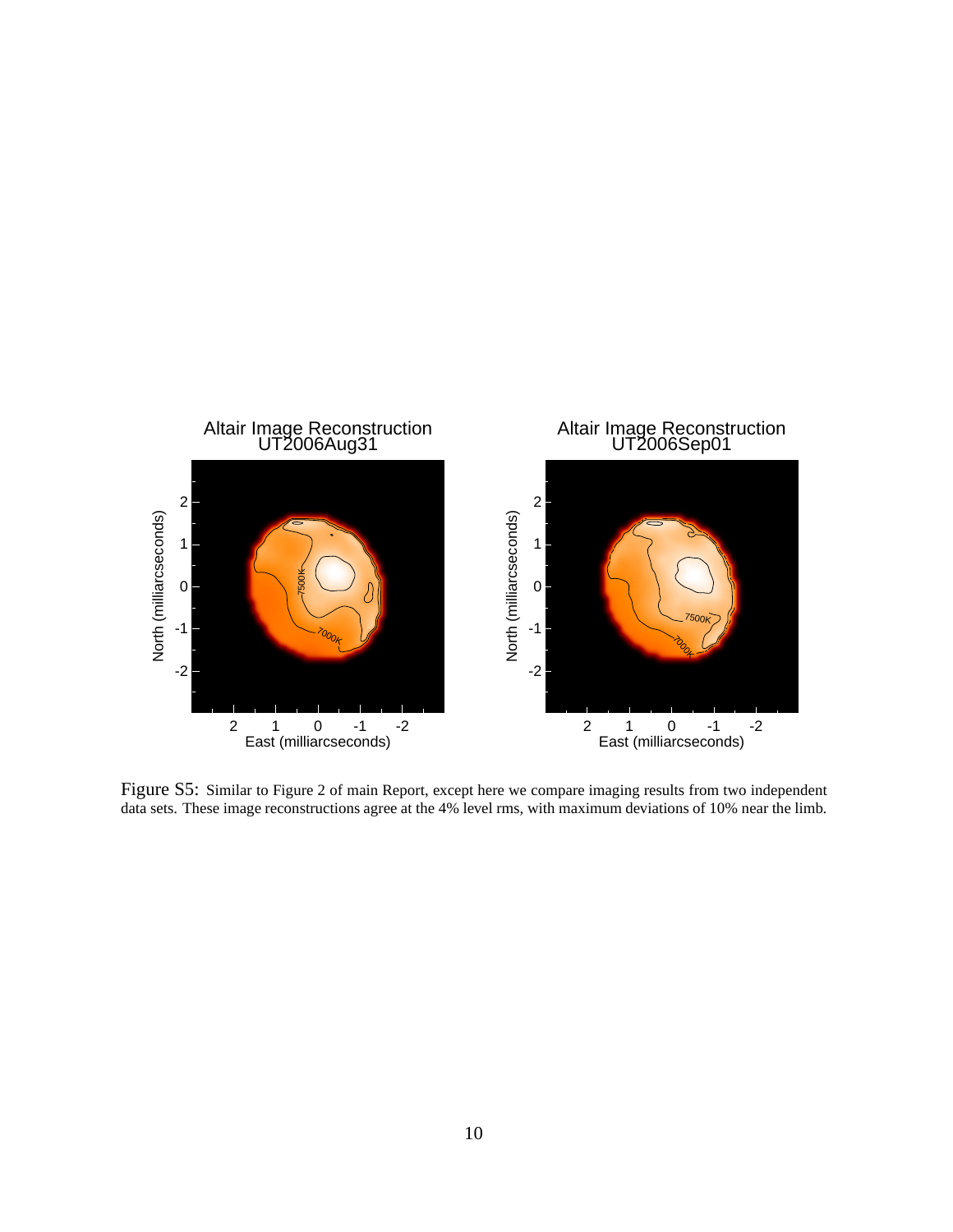## **References and Notes**

- S1. T. A. ten Brummelaar, *et al.*, ApJ **628**, 453 (2005).
- S2. J. D. Monnier, J.-P. Berger, R. Millan-Gabet, T. A. Ten Brummelaar, *SPIE v.5491. (ed. Traub)*, W. A. Traub, ed. (2004), pp. 1370–+.
- S3. J. D. Monnier, *et al.*, *SPIE v.6268 (eds. Monnier, Scholler Danchi) ¨* (2006).
- S4. J. D. Monnier, *Reports of Progress in Physics* **66**, 789 (2003).
- S5. S. K. Leggett, *et al.*, A&A **159**, 217 (1986).
- S6. A. F. Boden, *et al.*, ApJ **515**, 356 (1999).
- S7. M. J. Ireland, J. D. Monnier, N. Thureau, *SPIE v.6268 (eds. Monnier, Scholler, Danchi) ¨* (2006).
- S8. J. A. H¨ogbom, A&AS **15**, 417 (1974).
- S9. J. D. Monnier, *et al.*, ApJ **602**, L57 (2004).
- S10. T. A. Pauls, J. S. Young, W. D. Cotton, J. D. Monnier, PASP **117**, 1255 (2005).
- S11. R. Narayan, R. Nityananda, ARA&A **24**, 127 (1986).
- S12. P. G. Tuthill, J. D. Monnier, W. C. Danchi, E. H. Wishnow, C. A. Haniff, PASP **112**, 555 (2000).
- S13. P. R. Lawson, *et al.*, *SPIE v.6268 (eds. Monnier, Scholler, Danchi) ¨* (2006).
- S14. T. J. Cornwell, P. N. Wilkinson, MNRAS **196**, 1067 (1981).
- S15. T. J. Pearson, A. C. S. Readhead, ARA&A **22**, 97 (1984).